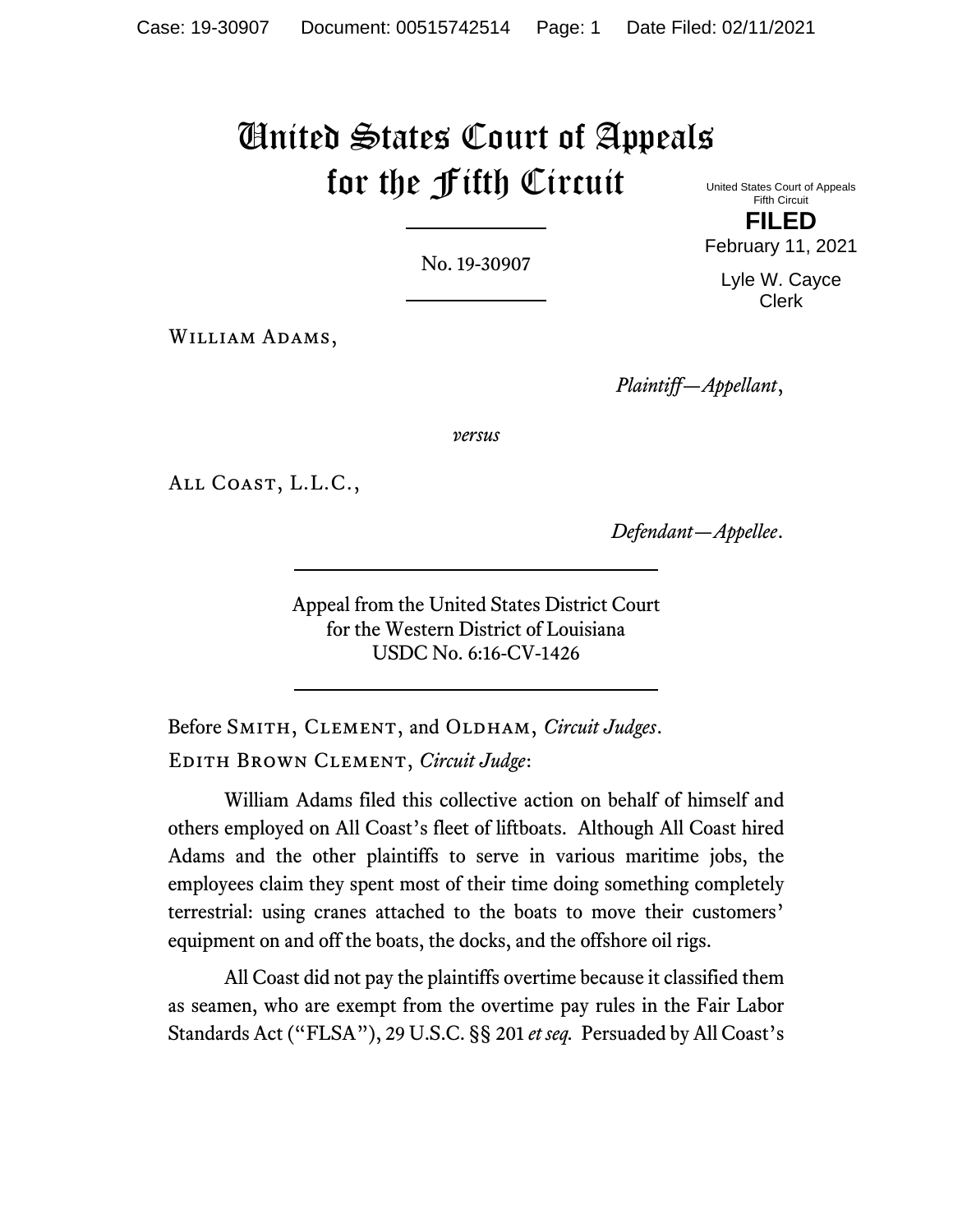reading of the FLSA, the district court entered summary judgment for All Coast because the employees' work served the liftboats' operation "as a means of transportation." 29 C.F.R. § 783.31. We disagree. Such a reading strays from the statutory and regulatory text and our jurisprudence. As we explain below, All Coast was not entitled to summary judgment. Accordingly, we reverse and remand.

I.

All Coast hired Adams as an able-bodied seaman to work on its fleet of liftboats that service offshore oil and gas platforms in the Gulf of Mexico.<sup>[1](#page-1-0)</sup> But despite his job title, Adams maintains that his main duty had nothing to do with maritime work. Instead, Adams spent much of his time operating a hydraulic crane to move personnel and equipment between the liftboat and the dock, offshore worksite platforms, and other vessels, as well as on the liftboat itself. Adams claims that because he was really a crane operator and not a seaman, All Coast owes him unpaid overtime wages under the FLSA.

Adams filed a collective action on behalf of himself and other similarly-situated All Coast mates, deckhands, ordinary seamen, and ablebodied seamen, who all say their job titles hide their true task: crane operator. Along with the crew members, liftboat cooks joined the class, alleging that they too are entitled to overtime pay since they spent their time cooking for third parties and these allegedly non-seamen crew members.

Adams and the other crew member plaintiffs say they spent no less than 80 percent of their time in the jacked-up, stationary position. Indeed,

<span id="page-1-0"></span><sup>&</sup>lt;sup>1</sup> "A lift-boat is a self-propelled, self-elevating, offshore supply vessel. Although it functions and navigates much like any other supply vessel, a typical lift-boat is equipped with three column-like legs that can be quickly lowered to the seafloor to raise the vessel out of the water and stabilize it for marine operations." *Naquin v. Elevating Boats, L.L.C.*, 744 F.3d 927, 930 n.1 (5th Cir. 2014); *see* 46 C.F.R. § 90.10–20 ("Liftboat means an offshore supply vessel with moveable legs capable of raising its hull above the surface of the sea.").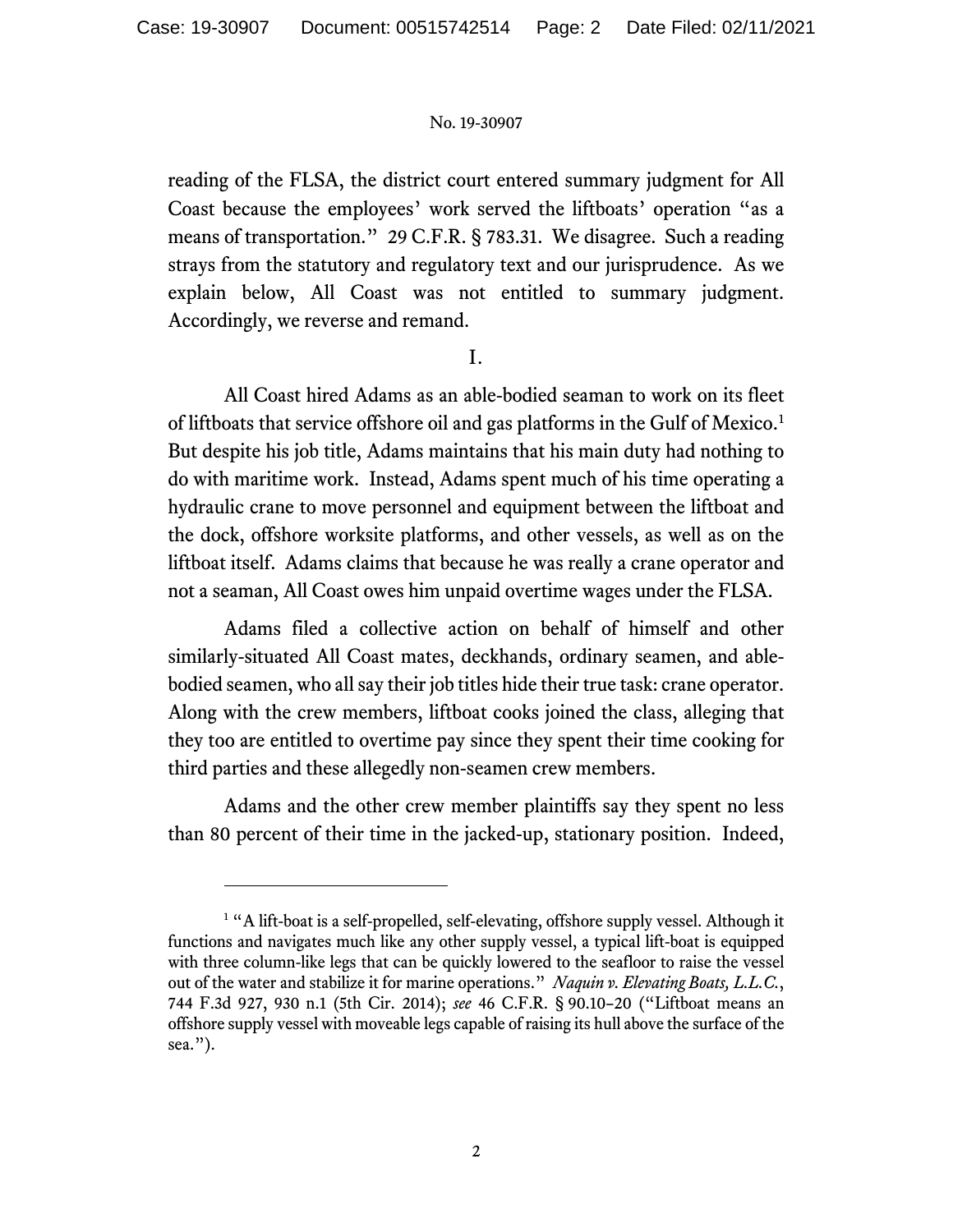for some jobs or "hitches," the boats were jacked up 100 percent of the time. And regardless the duration of the hitch, they never used the cranes when the boats were underway. All told, the district court found that the plaintiffs "spent between 25% and 90% of their day operating the crane." The plaintiffs all ate, slept, and worked aboard a boat. And, when they weren't operating the cranes, they performed traditional maritime functions under the command of the boat's captain.

The plaintiffs claim their work servicing offshore oil and gas wells consisted of "the types of things that anyone engaged in oil and gas exploration does regardless of whether drilling onshore or offshore." All Coast job tickets list tasks like "Coil tubing ops," "Crane ops," "Working with divers," and "Working with welders." Similarly, the plaintiffs' deposition testimony explains how they used the cranes to hold coil tubing units in place for their customers on oil rigs, and to lower divers into the water and retrieve equipment the divers placed into the crane basket. On the other hand, the record also makes plain that the crew never stepped foot on the oil platforms, nor did they directly drill for oil and gas.

All Coast did not pay the crew and cooks overtime because it classified them as exempt seamen under the FLSA. *See* 29 U.S.C. § 213(b)(6). All Coast first filed a motion to dismiss, which the district court converted to summary judgment and then denied as premature. But the district court later granted summary judgment for All Coast. The court found that the cooks were exempt seamen because All Coast crew members ate at every meal the cooks prepared. And although the crew spent as much as 90 percent of their time operating the cranes, they too were exempt seamen because the liftboat crane operation was a "service which is rendered primarily as an aid in the operation of such vessel as a means of transportation." 29 C.F.R. § 783.31. Plaintiffs timely appealed.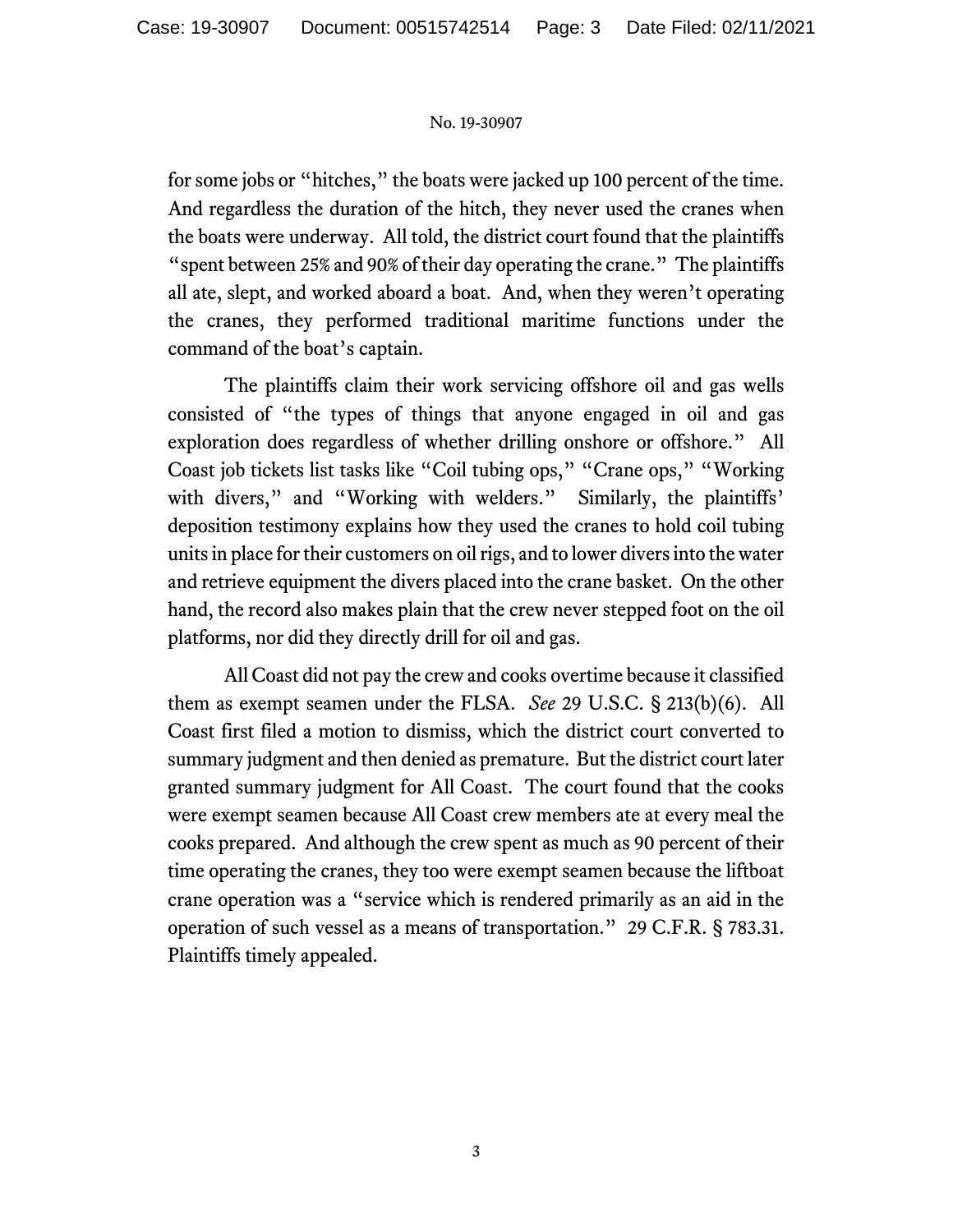## II.

We review a grant of summary judgment de novo, "applying the same" legal standards as the district court." *Petro Harvester Operating Co., L.L.C. v. Keith*, 954 F.3d 686, 691 (5th Cir. 2020). "Summary judgment is appropriate when 'the movant shows that there is no genuine dispute as to any material fact and the movant is entitled to judgment as a matter of law.'" *United States v. Nature's Way Marine, L.L.C.*, 904 F.3d 416, 419 (5th  $Cir. 2018$  (quoting FED. R. CIV. P. 56(a)).

In a dispute about an FLSA exemption, the employer has the burden of establishing that the exemption applies by a preponderance of the evidence. *Faludi v. U.S. Shale Sols., L.L.C.*, 950 F.3d 269, 273 (5th Cir. 2020). The Supreme Court has "clarified that courts are to give FLSA exemptions 'a fair reading,' as opposed to the narrow interpretation previously espoused by this and other circuits." *Carley v. Crest Pumping Techs., L.L.C.*, 890 F.3d 575, 579 (5th Cir. 2018) (quoting *Encino Motorcars, L.L.C. v. Navarro*, 138 S. Ct. 1134, 1142 (2018)).

## III.

The FLSA's baseline requirement is that any employee who works "longer than forty hours" in a workweek must be compensated "at a rate not less than one and one-half times the regular rate at which he is employed." 29 U.S.C. § 207(a)(1). "An employee is not protected by this broad prohibition, however, if he falls within an exemption." *Coffin v. Blessey Marine Servs., Inc.*, 771 F.3d 276, 279 (5th Cir. 2014). Among them, "any employee employed as a seaman." 29 U.S.C. § 213(b)(6). Although the FLSA does not define "seaman," we determined shortly after the FLSA's enactment that the exemption applies only when an employee performs nautical *duties*:

Since the Act does not define the word seaman, it must be taken in its ordinary meaning. . . . [T]he words of the exemption are: "Employees *employed as* seamen." The italicized words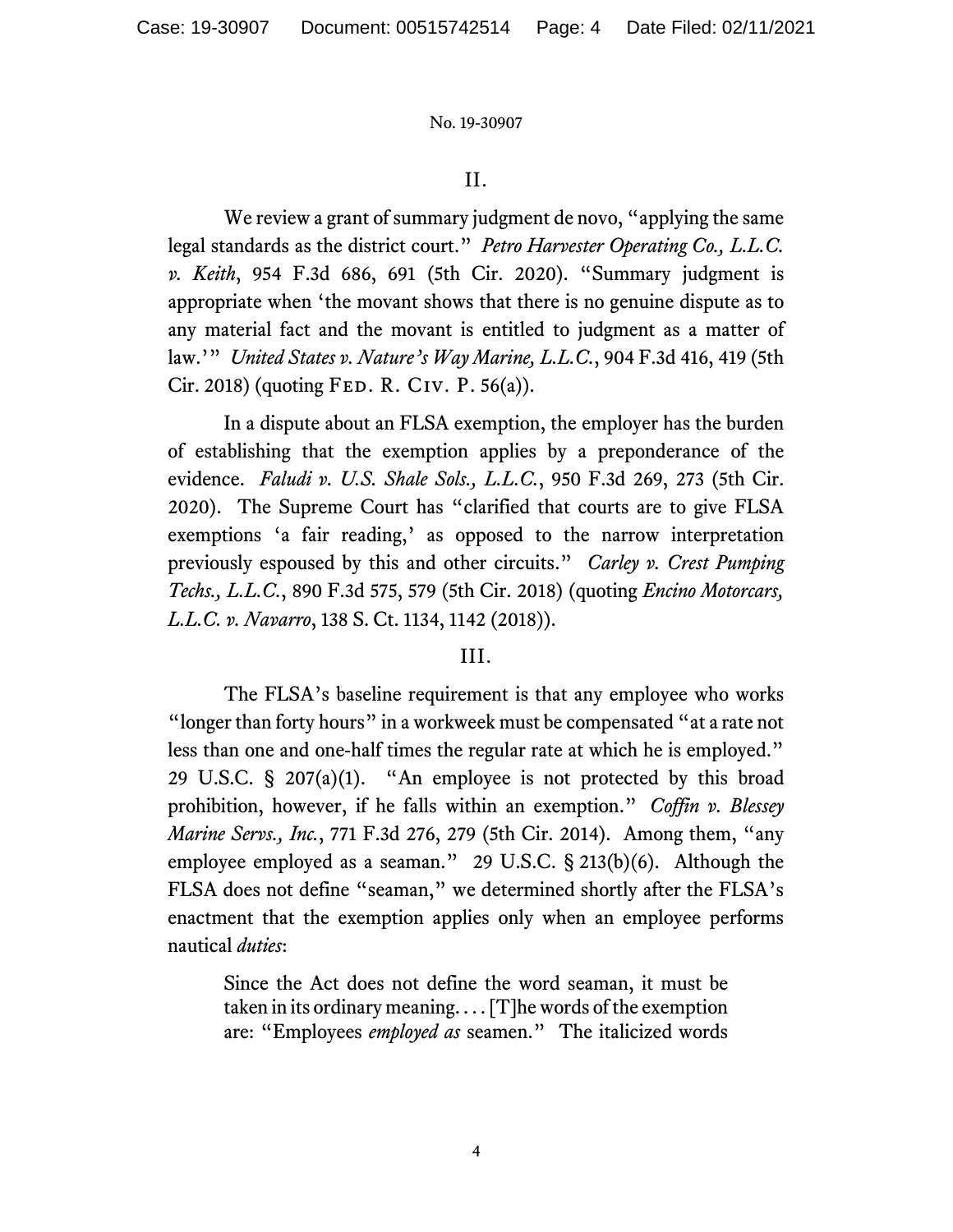mean something; they are not mere tautology. They warn us to look to what the employees do, and not to rest on a mere matter of a name, or the place of their work. The entire Act is pervaded by the idea that what each employee actually does determines its application to him.

*Walling v. W.D. Haden Co.*, 153 F.2d 196, 199 (5th Cir. 1946).

Even so, our later decisions have recognized that the statute has its limits. For that reason, we look "primarily" to the Department of Labor's regulations, "which we have held to be entitled to great weight." *Coffin*, 771 F.3d at 279 (citing *Dole v. Petroleum Treaters, Inc.*, 876 F.2d 518, 521 (5th Cir. 1989)); *see Tony & Susan Alamo Found. v. Sec'y of Labor*, 471 U.S. 290, 297 (1985) (describing the regulation's definition of "business purpose" under the FLSA as "entitled to considerable weight in construing the Act"). According to those criteria, an employee is a seaman if: "(1) the employee is subject to the authority, direction, and control of the master; and (2) the employee's service is primarily offered to aid the vessel as a means of transportation, provided that the employee does not perform a substantial amount of different work." *Coffin*, 771 F.3d at 281 (citing 29 C.F.R. § 783.31).

The parties do not dispute the first part of the test. There is no doubt that the employees all ate, slept, and worked aboard the vessels and were subject to a captain's authority. The dispute revolves around the second prong, particularly whether using a crane aids in a liftboat's operation *as a means of transportation*. The district court concluded that it did: "The amount of time the plaintiffs spent operating the crane, whether 10% of their time or 100%[,] is irrelevant because crane operation is seaman's work that aids the vessel as a means of transportation." That conclusion runs contrary to the regulatory language and our decisions interpreting it.

## A.

One salient example in the regulation says that "assisting in the loading or unloading of freight at the beginning or end of a voyage" is not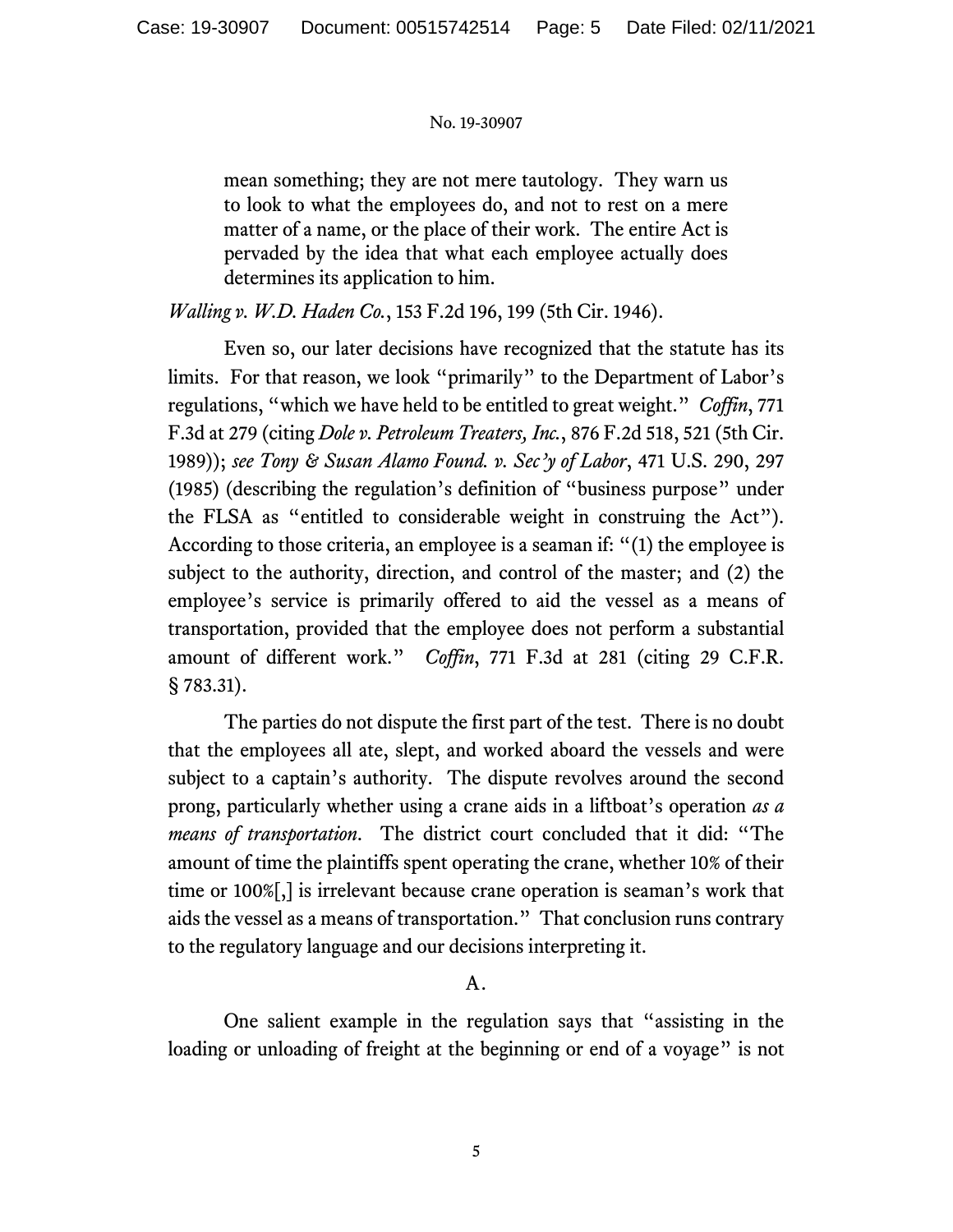"connected with operation of the vessel as a means of transportation." 29 C.F.R. § 783.32. Another explains that "employees on floating equipment who are engaged in . . . construction . . . and employees engaged in dredging operations or in the digging or processing of sand, gravel, or other materials are not employed as seamen within the meaning of the Act but are engaged in performing essentially industrial or excavation work." *Id.* § 783.34. By the regulation's plain language, when the crew assists with loading or unloading, or with "essentially industrial" tasks, that portion of their time is not seaman's work.

The record shows that the plaintiffs spent a significant amount of time doing just that. Based on the plaintiffs' depositions, the district court found that they "spent between 25% and 90% of their day operating the crane" "to transport personnel, supplies, and equipment back and forth between the liftboat and the dock, the liftboat and the worksite platform, the liftboat and other vessels, and within the liftboat itself." And other deposition testimony confirms that the crew members used the cranes only when the liftboats were stationary, never underway. In short, the plaintiffs performed "loading or unloading of freight at the beginning or end of a voyage." 29 C.F.R. § 783.32.

Nor does the regulation suggest anything unique about the plaintiffs' loading and unloading that would lead us to a different conclusion. The regulation recognizes that *all* vessels will have cargo on board during transport. Yet the work of handling that cargo does not qualify as seaman's work. The district court found that All Coast's customers chartered the liftboats "to transport people and equipment on the liftboat to a worksite offshore." Hardly a unique task for a seagoing vessel. But contrary to All Coast's argument, the regulation suggests there is nothing special about the nature of All Coast's charters that would pull crane operations into the vessel's ambit "as a means of transportation." 29 C.F.R § 783.31. Consider the alternative. If that were so then *all* loading and unloading would qualify as seaman's work. Yet the regulation says the opposite. If anything, the use of a hydraulic crane makes the work less like a typical seaman's, not more.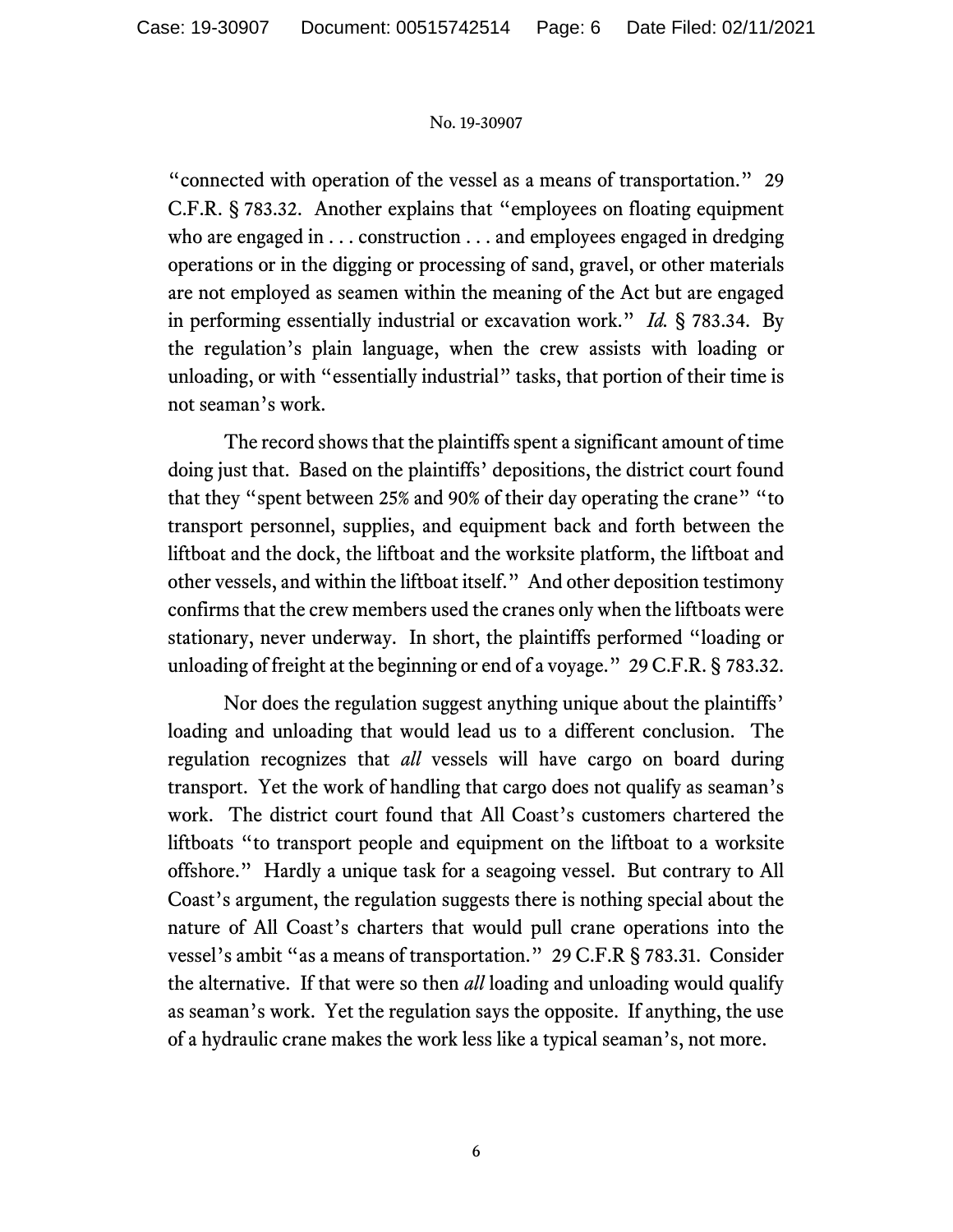Recall too that All Coast's customers chartered the liftboats to support their industrial activity at offshore rigs. The plaintiffs used the cranes to support divers and hold coil tubing units in place. To be sure, the plaintiffs were not the divers or the welders. But they were akin to support crew that allowed the divers and welders to perform their industrial work. We would not say—indeed, we have not said, *see* section III.C, below—that these plaintiffs were engaged in seaman's work if they performed the same functions from the rigs themselves. Why should that conclusion change because they stayed on the liftboats? The inquiry is "the character of the work" the plaintiffs did, "not on what it is called or the place where it is performed." *Coffin*, 771 F.3d at 280 (quoting 29 C.F.R. § 783.33); *see* 29 C.F.R. § 783.34.

Regardless, All Coast argues that "crane operation was one of many fully integrated seaman's duties that aided in the safe operation of the vessel as a means of transportation of personnel and equipment." Instead of consulting the Department of Labor's guidance, which All Coast urges "does not have the force of law and is persuasive only," All Coast refers the court to dictionary definitions of "seaman" from the time of the FLSA's enactment.<sup>[2](#page-6-0)</sup>

<span id="page-6-0"></span><sup>&</sup>lt;sup>2</sup> All Coast primarily takes aim at the Department of Labor's guidance that work other than seaman's work is substantial if it accounts for more than 20 percent of an employee's work hours. *See* 29 C.F.R. § 783.37; *see also Coffin*, 771 F.3d at 281. We take up that argument in section III.D, below. However, we have also considered All Coast's criticism as targeting the portion of the regulation delineating seaman's work. All Coast relies on the Second Circuit's opinion in *Munoz-Gonzalez v. D.L.C. Limousine Service, Inc.*, 904 F.3d 208 (2d Cir. 2018). But *Munoz-Gonzalez* concerned the Department of Labor's Handbook, not its regulations. *See id.* at 216 ("[T]he Department of Labor's Handbook lacks the force of law, and 'is entitled to deference only to the extent that it has the 'power to persuade.'" (quoting *Chen v. Major League Baseball Props., Inc.*, 798 F.3d 72, 83 (2d Cir. 2015))). In contrast, of course, we have repeatedly emphasized that the Department's regulations are entitled to "great weight." *Coffin*, 771 F.3d at 279 (citing *Dole*, 876 F.2d at 521). Finding no conflict here between the statute's plain meaning and the regulatory guidance, we will continue to give them that weight.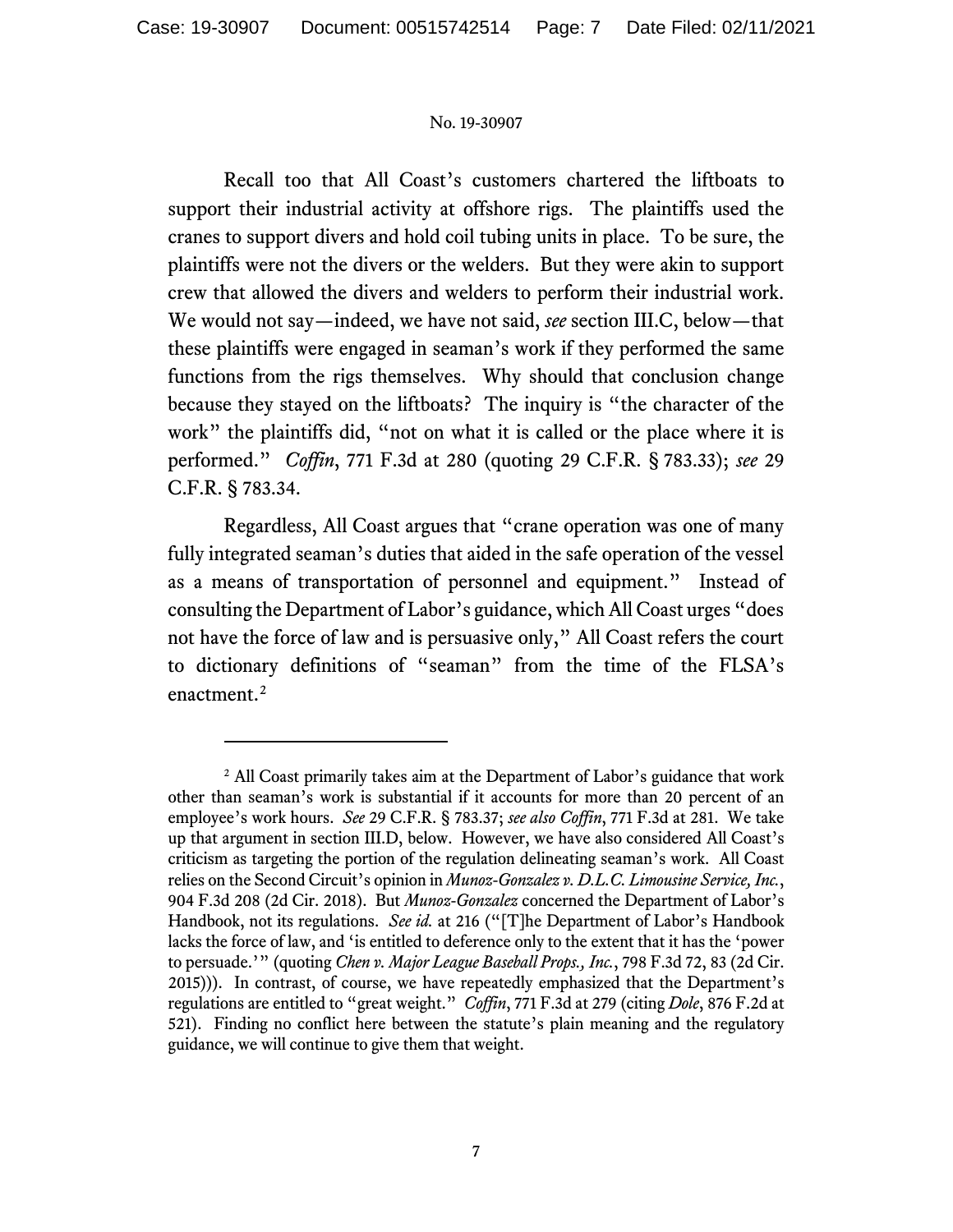This court often looks to dictionary definitions to determine the ordinary meaning of key statutory terms. Indeed, in *W.D. Haden*, we consulted the same Webster's definition that All Coast proffers here: "one whose occupation is to assist in the management of ships at sea; a mariner." *W.D. Haden*, 153 F.2d at 198 (quoting *Seaman*, Webster's New Int'l Dictionary (2d ed. 1934)). But, as we have said, this court has long looked to the Department of Labor's regulations too, precisely because the meaning of "seaman" is undefined in the statute. *Coffin*, 771 F.3d at 279.

And the definitions that All Coast cites do not dissuade us from our normal interpretive methods. Black's Law Dictionary said that a seaman must "in some capacity assist in [a ship's] conduct, maintenance, or service." *Seamen*, Black's Law Dictionary (3d ed. 1933). Similarly, the Oxford English Dictionary said that a seaman's "occupation or business is on the sea," but, "Also, with qualifying word: One skilled in navigation." *Seaman*, Oxford English Dictionary (1st ed. 1933). Of these, only the first, unqualified, Oxford definition might support All Coast's reading of the term "seaman," but only then because of its breadth. "That a definition is broad enough to encompass one sense of a word does not establish that the word is *ordinarily* understood in that sense." *Taniguchi v. Kan Pac. Saipan, Ltd.*, 566 U.S. 560, 568 (2012). Instead, the ordinary meaning from this survey of definitions reinforces the Department's regulations: a seaman's duty must serve the ship's operation *as a ship*.

When read in concert, the natural reading of those regulations is that these plaintiffs were engaged in seaman's work when they performed their nautical duties, but not when using the hydraulic cranes. During the periods when they were underway, the crew performed only the nautical duties listed in their job descriptions.<sup>[3](#page-7-0)</sup> But when the liftboats were jacked up, the crew

<span id="page-7-0"></span><sup>&</sup>lt;sup>3</sup> Among those duties, the crew stood lookout, checked the engine room, attached lifting devices to cables, spliced rope, cleaned and painted, steered the boat, and performed other traditional maritime duties related to navigation and upkeep. In addition, one job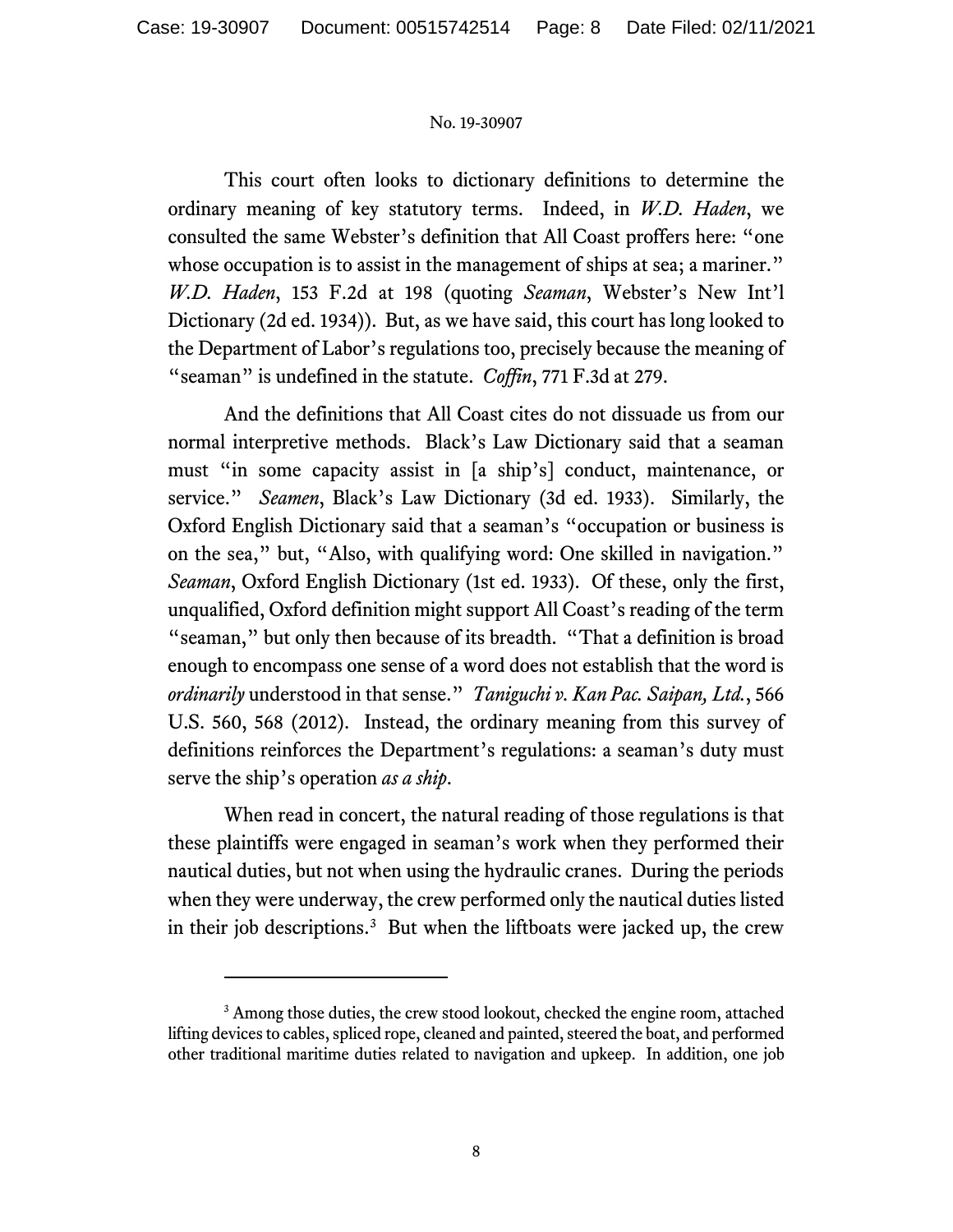spent more time operating the cranes than performing their nautical tasks. Thus, the plain meaning of 29 C.F.R. § 783.31, and the illustrative examples in §§ 783.32 and 783.34, suggest the employees were not engaged in seamen's work when operating the cranes.

## B.

#### 1.

Our previous decisions only reinforce that conclusion. The district court primarily focused its analysis on two of our cases analyzing the seaman exemption for plaintiffs who performed loading and unloading duties. In *Owens v. SeaRiver Maritime,* this court held that a tankerman who primarily loaded and unloaded petroleum products from a permanently moored barge was not a seaman. 272 F.3d 698, 704 (5th Cir. 2001). But then in *Coffin*, we distinguished *Owens* and held that vessel-based tankermen who loaded and unloaded liquids were exempt seamen. 771 F.3d at 282–84. The district court reasoned that this case is closer to *Coffin*. [4](#page-8-0) We disagree.

The plaintiff in *Owens* was an experienced tankerman who had been reassigned from seagoing vessels to a stationary landing barge, which was an old oil barge that was removed from navigation and permanently moored. 272 F.3d at 700. The employees who worked on the landing barge loaded and unloaded the petroleum product like a towboat crew. But unlike a normal barge, the landing barges were never towed or attended by a boat crew. The court noted that the skills the tankerman used on the landing barge "were similar to those he used when he was a towboat crewman, although [he] attended the [landing] barges only for the purposes of loading and discharging

description in the record notably lists the position as FLSA Non-Exempt. Neither party explains that contradiction, so we do not address it.

<span id="page-8-0"></span><sup>4</sup> The district court also considered *Johnson v. Canal Barge*, 181 F. Supp. 3d 413 (S.D. Tex. 2016). There, the district court followed *Coffin* in holding that a vessel-based tankerman was a seaman despite his loading and unloading duties. *Id.* at 418.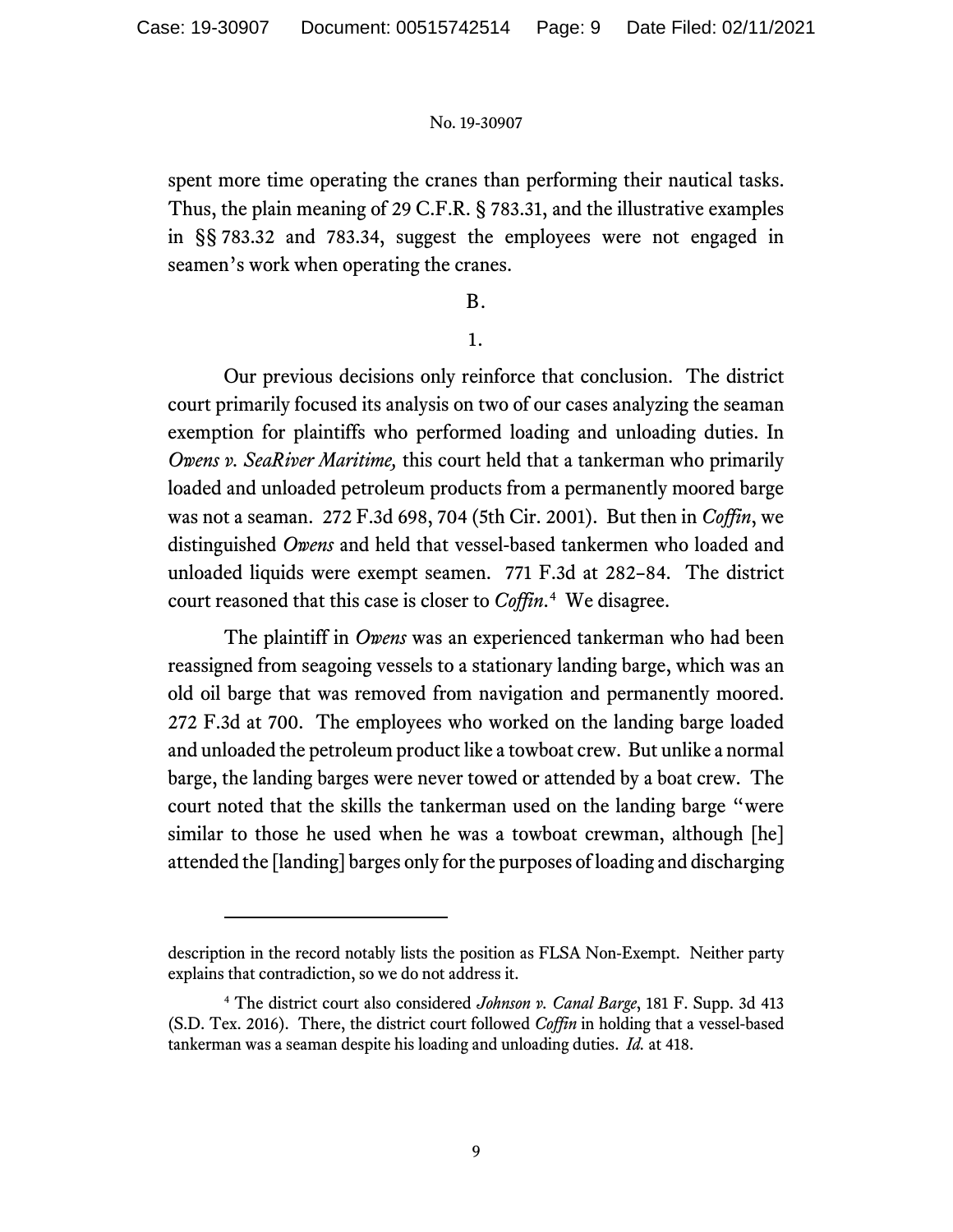the product." *Id.* The court held that the tankerman's loading and unloading duties did not "aid in the operation of [a] vessel as a means of transportation." *Id.* at 704 (quoting 29 C.F.R. § 783.31); *see also id.* ("Workers who are primarily concerned with loading and unloading cargo are not, generally speaking, seamen." (citing 29 C.F.R. § 783.36)).

The defendant company in *Owens* argued that the loading and unloading was seaman's work because "if a barge was loaded or unloaded improperly it could not be safely moved or towed, and could even break apart." *Id.* The court rejected that "extremely broad and unsupportable construction of 'aid in the operation' of a 'vessel as a means of transportation.'" *Id.*

Of course, the unloading and loading would have to be done in a safe or proper way, but that only *prepares* the vessel for navigation; it does not aid in its actual *operation* as a means of transportation. A rule that includes within the definition of "seaman's work" for FLSA purposes all work that prepares a vessel for navigation would include quite a few activities, most of which would not fit comfortably within a commonsense definition of "seaman's work." And, [this] broad definition of "seaman's work" neglects the primary purpose of the loading and unloading—to get cargo on or off the barge. Even though Owens's loading and unloading duties were technical, specialized, and had to be done properly in order to assure proper navigation of the barge, they were still primarily cargo loading and unloading duties.

*Id.*; *see also id.* at 704 n.6 (noting that under the defendant's definition, "a land-based worker who installs navigation equipment on vessels would be a seaman, as would a worker at a refueling dock—both tasks . . . aid in the operation of a vessel as a means of transportation to the same degree as loading or unloading cargo").

In contrast, we held that the vessel-based tankermen in *Coffin* were seamen. There, the company was also in the business of shipping liquid cargo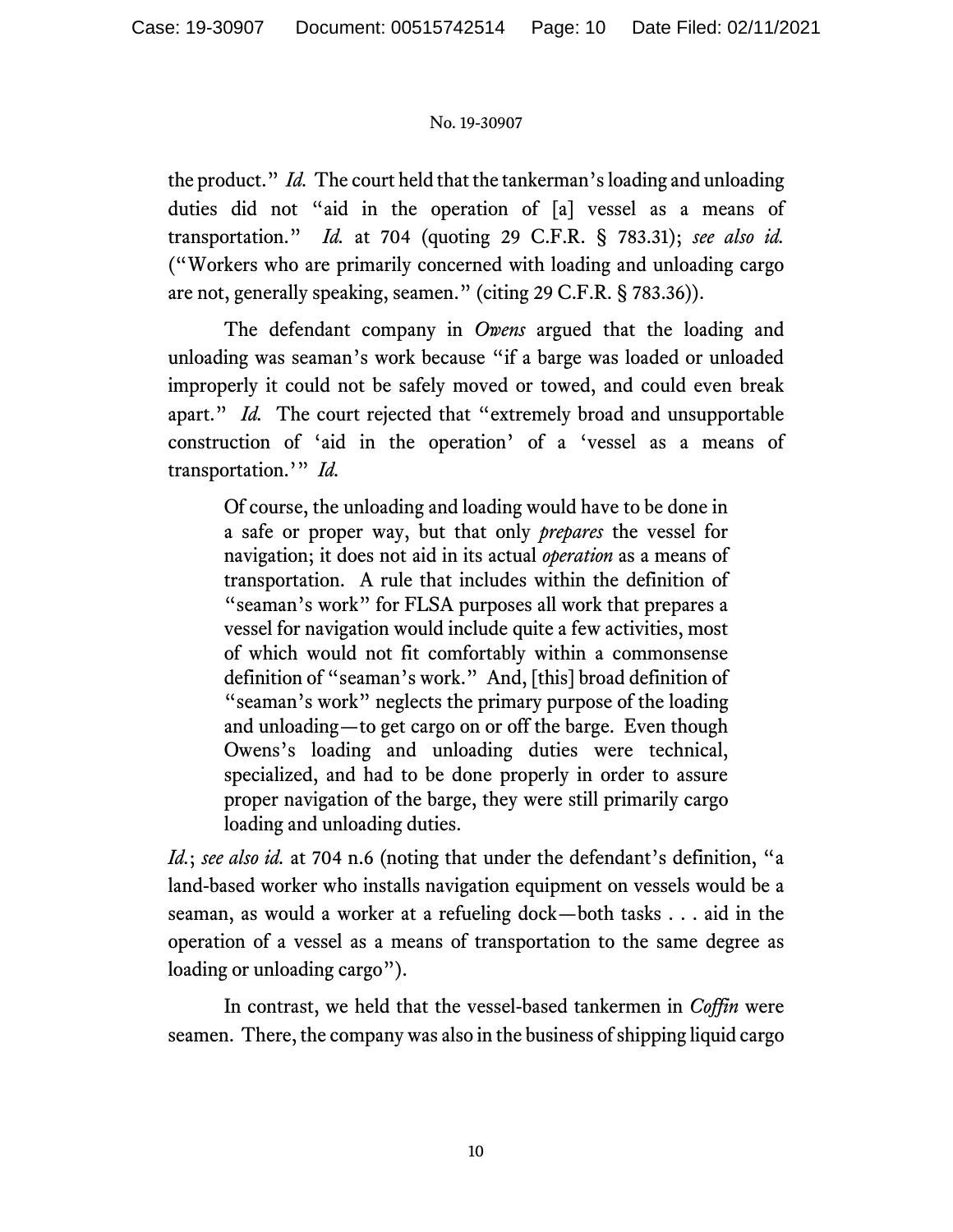on barges. *Coffin*, 771 F.3d at 278. The crew—including the plaintiff tankermen—lived and worked on the towboat and answered to the captain. The tankermen were responsible for the duties of a deckhand plus the "complex" process of loading and unloading the liquid from the barges. *Id.* Those tankermen argued that their duties associated with loading and unloading were nonseaman work, "while acknowledging their many other duties" were those of a seaman. *Id.* at 279.

After identifying the Department's criteria in 29 C.F.R. § 783.31, the court rejected another proposed categorical rule. Just as the court had refused to adopt a "broad and unsupportable" construction of the regulation in *Owens*, 272 F.3d at 704, the court similarly declined the tankermen's argument that "loading and unloading a vessel is *always* nonseaman work," *Coffin*, 771 F.3d at 280. Instead, the court emphasized that "we *always* consider the factual context when deciding whether an employee is exempt." *Id.* The court then highlighted that this is a case-specific inquiry:

While the DOL regulations suggest that in many cases loading and unloading duties are nonseaman work, we recognized [in *Owens*] that such a rule cannot be categorical in the light of the DOL's crucial qualification that the application of the seaman exemption "depends *upon the character of the work* [an employee] actually performs and not on what it is called or the place where it is performed."

*Id.* at 280–81 (quoting 29 C.F.R. § 783.33) (emphasis and second bracket in *Coffin*).

Several critical factors distinguished the vessel-based tankermen in *Coffin* from the plaintiffs in *Owens*. They "ate, slept, lived, and worked aboard [the] towboats," and "worked at the direction of the captain." *Id.* at 282. Additionally, "their loading and unloading duties were integrated with their many other duties." *Id.* at 283. But most important of all, "safe loading and unloading contributed to the efficient movement of the barge." *Id.* at 282. Indeed, we have since interpreted the distinction between *Owens* and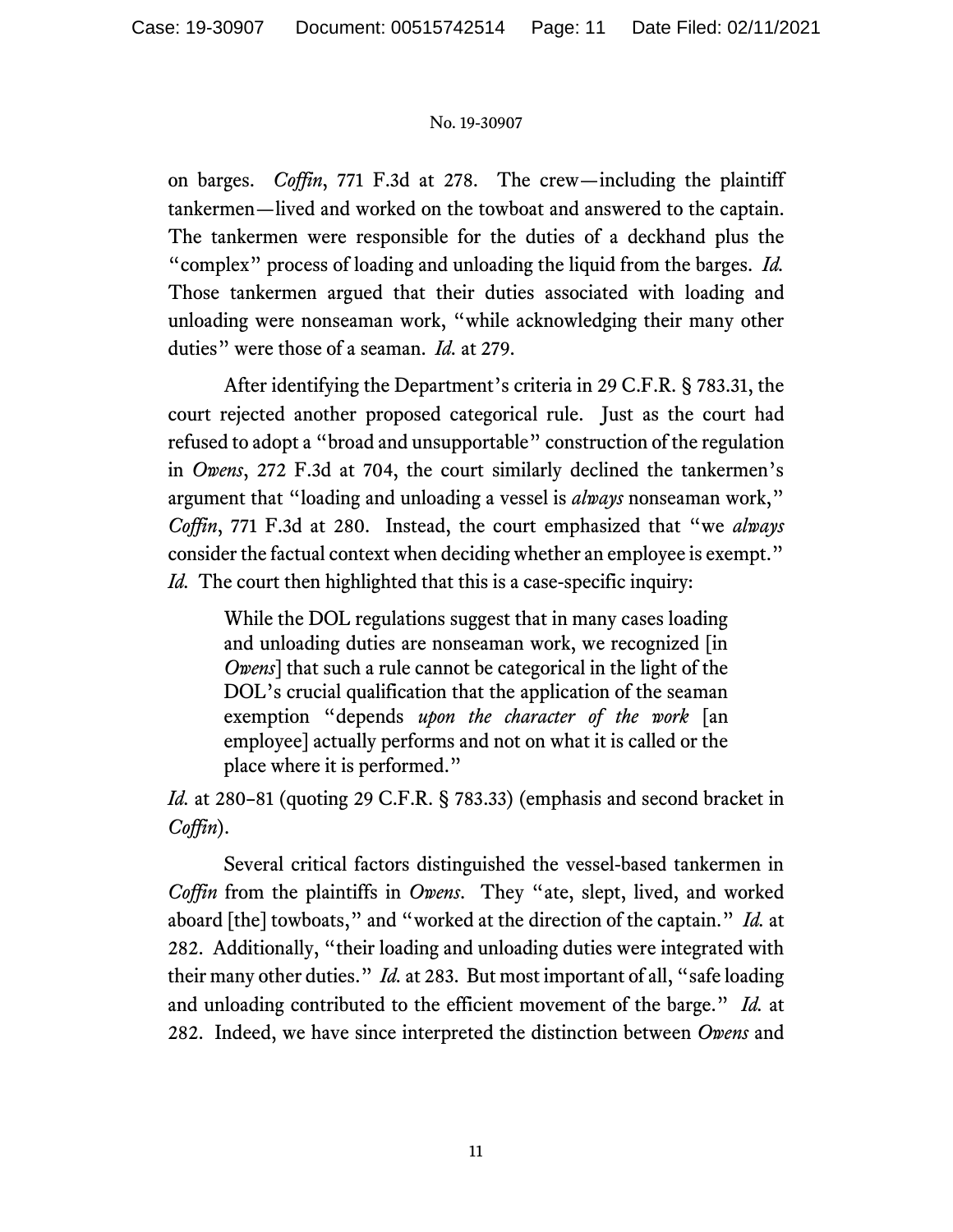*Coffin* as coming down to "whether the 'primary purpose' of the particular individual's work is safe navigation of the ship." *Halle v. Galliano Marine Serv., L.L.C.*, 855 F.3d 290, 294 (5th Cir. 2017) (citing *Owens*, 272 F.3d at 703–04; *Coffin*, 771 F.3d at 283–84).

To underscore that importance, *Coffin* referred to the standards of 29 C.F.R. § 783.36 as a rebuttable "presumption that loading and unloading duties are nonseaman work because those duties are usually performed by harbor-based personnel who have little to no role in the barge's navigational mission." *Coffin*, 771 F.3d at 282 (citations omitted). That presumption was overcome by the undisputed evidence in *Coffin* that the "vessel-based tankermen performed their loading and unloading duties with an eye toward navigation *and* were required to perform such duties safely so that the vessel could safely operate on inland and oceanic waterways." *Id.* at 284.

2.

Here, the plaintiffs were not doing seamen's work when they were operating the cranes. Yes, they were "subject to the authority, direction, and control of the master" of the vessel. 29 C.F.R. § 783.31. Like the plaintiffs in *Coffin*, the employees here lived and worked on the liftboats and answered to the captain. But the parties do not dispute that part of the test.

The disputed question is whether their service operating the cranes was "offered to aid the vessel as a means of transportation." 29 C.F.R. § 783.31. It was not. To be sure, the plaintiffs performed many tasks that *do* satisfy that test. When the boats were underway, they acted as a normal nautical crew. And they remained responsible for their nautical tasks even when the boats were jacked up. They attended safety meetings, cleaned up the liftboats, and performed regular inspections. But unlike in *Coffin*, the plaintiffs'loading and unloading duties were not "integrated with their many other duties." *Coffin*, 771 F.3d at 283. Instead, once they finished their duties as the boat's crew, the plaintiffs turned their attention exclusively to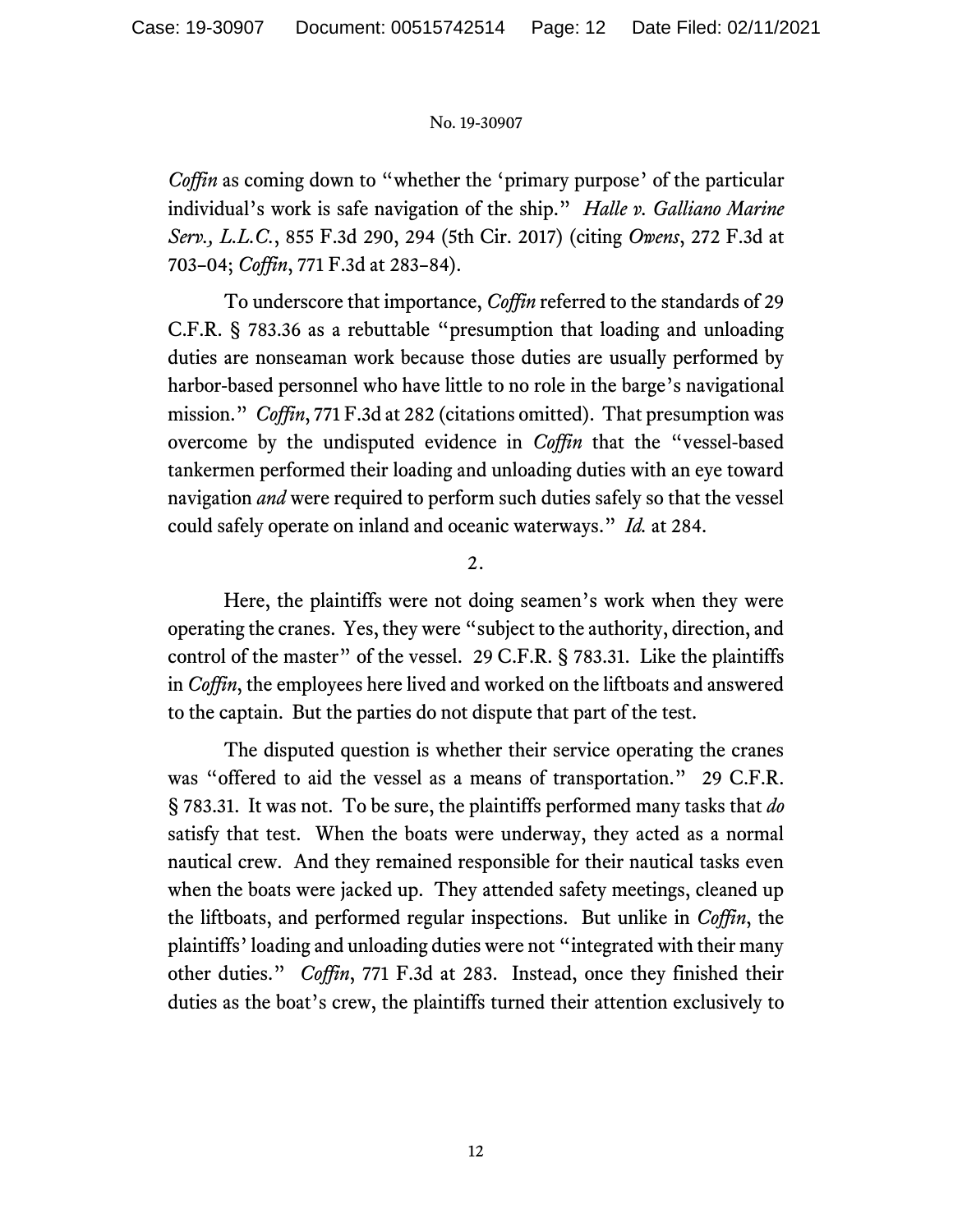operating the cranes. It was as though they were performing two discrete jobs: upkeep of the boat and operation of the crane.

The district court found that the "crane operations had implications for the seaworthiness and efficient movement of the vessel." That might be so, in the broadest sense; one false move of a hydraulic crane could certainly hazard the safety of the boat. Yet that invokes the same "broad and unsupportable construction" of the regulation that we rejected in *Owens*, 272 F.3d at 704. The fact that the liftboats moved under their own power does not change the nature of the crane operations, particularly because the plaintiffs operated them only while the boats were stationary. As we said in *Owens*, "unloading and loading . . . only prepares the vessel for navigation; it does not aid in its actual operation as a means of transportation." *Id.*

In any event, the record evidence suggests the real danger was to personnel, not the liftboats. The plaintiffs testified that it was critical to operate the cranes safely, mostly to avoid striking any personnel with the crane basket. But this merely reinforces common sense. Unlike the tankerman in *Coffin* who "regularly walk[ed] his barge to make certain that the barge was level" for fear that it would "get stuck when traveling down a river or canal," *Coffin*, 771 F.3d at 283–84, the liftboat crew's safety concerns had less to do with the impact on the liftboats as boats than with the dangers incidental to hydraulic cranes as cranes. In short, the use of the cranes was not in furtherance of the "safe navigation of the ship." *Halle*, 855 F.3d at 294.

## C.

Additionally, the loading and unloading duties do not address the plaintiffs' other compelling framing of the issue: that they also used the cranes to support their customers' industrial activities on the oil platforms. The plaintiffs point to *W.D. Haden*, a case involving dredge boat crew members. Like the crew here and in *Coffin*, the dredge boat crew were "in the general sense seamen." *W.D. Haden*, 153 F.2d at 199. They lived on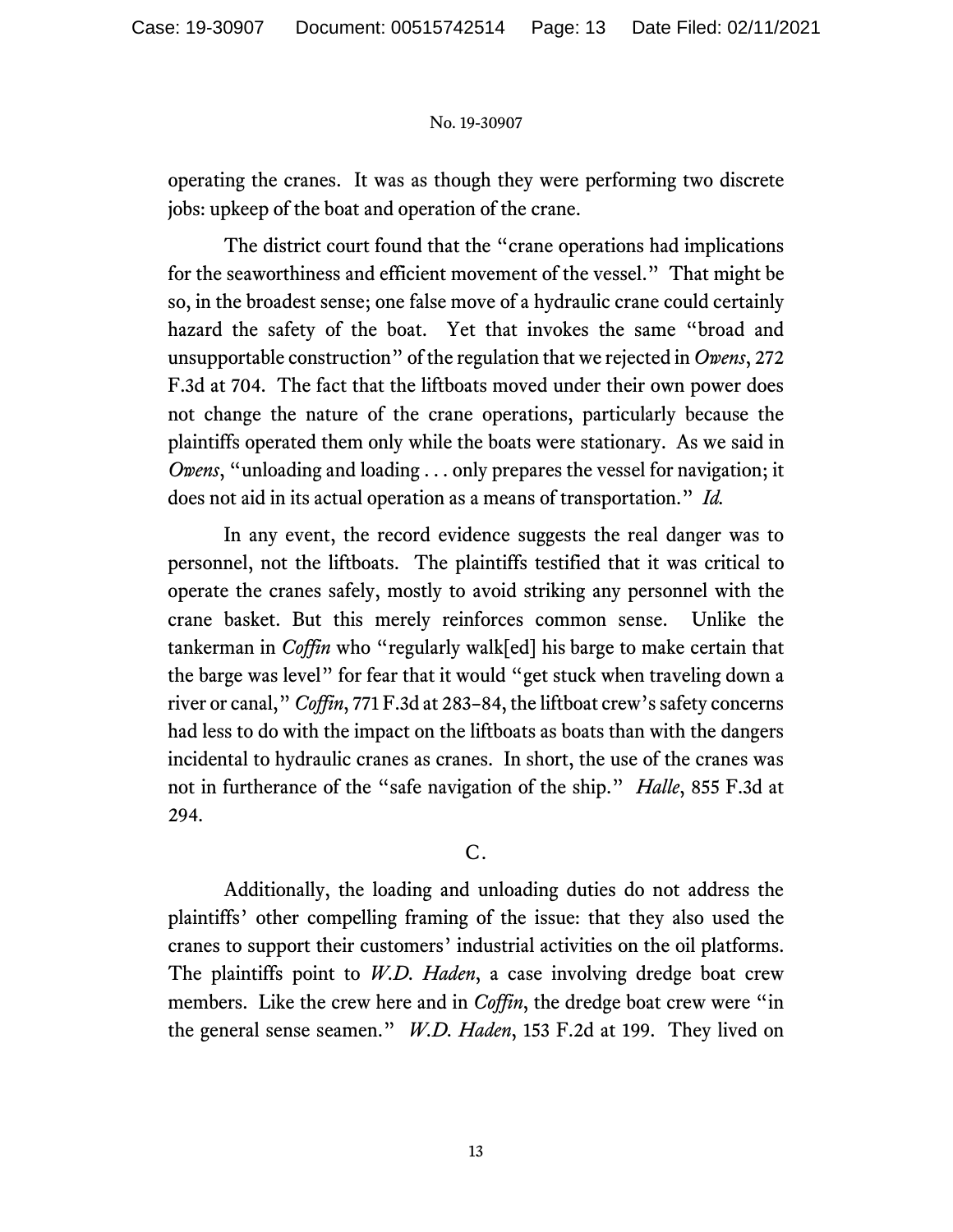their vessels, stood watch, and could "be called on for any service like the ordinary sailor." *Id.* Their nautical work involved "management of the dredge boat and barges as vessels," whereas their industrial work involved "the mining and handling of shells . . . carried on by means of a floating mining plant." *Id.* We held that they were not exempt seamen under the FLSA because their industrial work "clearly" dominated, while their nautical work was "incidental and occasional, taking but a small fraction of the work time." *Id.*; *see* 29 C.F.R. § 783.34 (citing *W.D. Haden*).

All Coast argues *W.D. Haden* is "easily distinguished" because the dredge boats had no motive power of their own and were used only to dredge for shells. *See id.* at 197–99. That argument belies the finding that the crew indeed performed a nautical function; it was just outweighed by their industrial duties. *Id.* at 199. Still, it is undisputed that the employees in this case did not directly drill for oil and gas. Nor does All Coast directly collect its customers' spoils. Instead, the charters pay All Coast for the support it renders, whether their drills produce oil or not.

But purely industrial activity is not required. In *Dole v. Petroleum Treaters*, this court held that plaintiffs who serviced and maintained oil wells were not exempt seamen, even though they "clearly [performed] some seamen duties in that they [operated] their vessels . . . between oil wells." *Dole*, 876 F.2d at 521. The plaintiffs spent at least half their time maintaining the wells. That, we held, entitled them to FLSA overtime under *W.D. Haden*. *Id.* All Coast is correct that the liftboat crews never left their boats or conducted maintenance on the oil platforms. But the liftboats spent even more time jacked up, adjacent to the oil platforms, than the *Dole* plaintiffs spent maintaining oil wells. *See id.* And there is no question that the liftboat crews used the cranes to support their customers' maintenance efforts. They delivered equipment to the platforms, held casings in place, placed divers in the water, and retrieved equipment that the divers placed in the crane baskets. Like the plaintiffs in *W.D. Haden* and *Dole*, these were industrial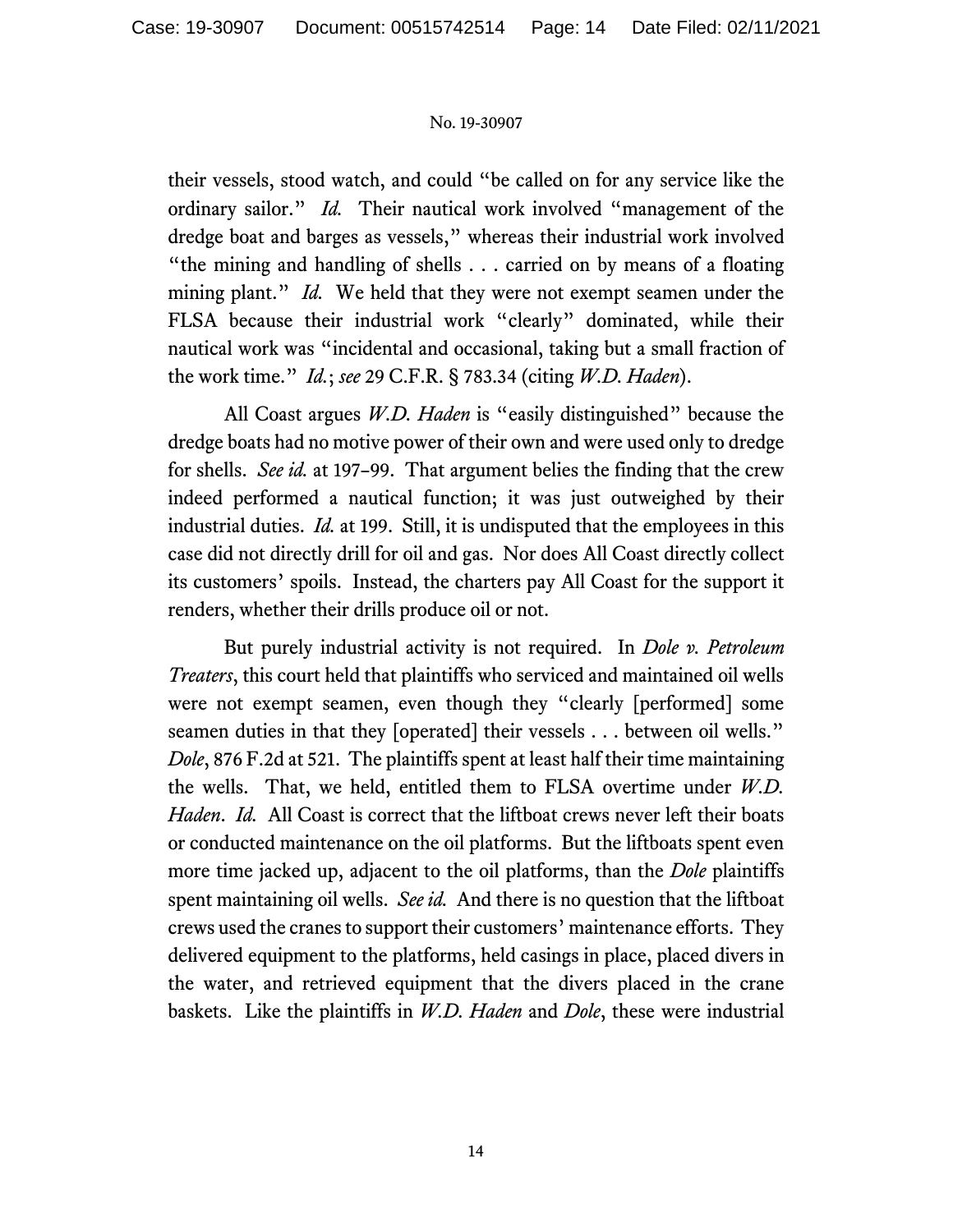activities that had no bearing whatsoever on the liftboats' operation or navigation.

The Seventh Circuit's analysis in *Harkins v. Riverboat Services*, 385 F.3d 1099 (7th Cir. 2004), is also instructive. There, the plaintiffs were crewmembers of a gambling riverboat. "[T]hey were not waiters or croupiers, but instead were responsible for the operation of the ship." *Harkins*, 385 F.3d at 1100. But a curiosity of the ship's operation was that it spent "at least 90 percent of its time moored to a pier in East Chicago." *Id.* As a result, "their life differ[ed] only slightly from that of ordinary casino workers." *Id.*

The Seventh Circuit noted that the seaman exemption would not apply "in a case in which a person employed on a ship was engaged in activities that had no maritime tincture whatever." *Id.* at 1103; *see* 29 C.F.R. § 783.34 ("Concessionaires and their employees aboard a vessel" are generally not seamen.). But "none of the plaintiffs [was] a croupier, cashier, bouncer, dealer, waiter, or entertainer; all [were] . . . members of the ship's operating crew." *Id.* So the court posed this critical question:

We can ask the question this way: do the plaintiffs spend their time performing duties that are necessary to the operation of the *Showboat* because it is a ship or because it is a casino? A blackjack dealer does not become a seaman by virtue of leaving his job at Harrah's land-based casino and taking a job at Harrah's riverboat casino, but likewise a helmsman does not cease to be a seaman because he transfers to a casino boat that spends most of its time moored.

*Id.* at 1104 (citation omitted).<sup>[5](#page-14-0)</sup>

When we pose the same question here, the answer becomes obvious. Surely the crew members were not performing duties that were necessary to

<span id="page-14-0"></span><sup>5</sup> The plaintiffs' appeal in *Harkins* followed a jury's verdict in favor of the riverboat company, finding the plaintiffs were exempt seamen. 385 F.3d at 1101.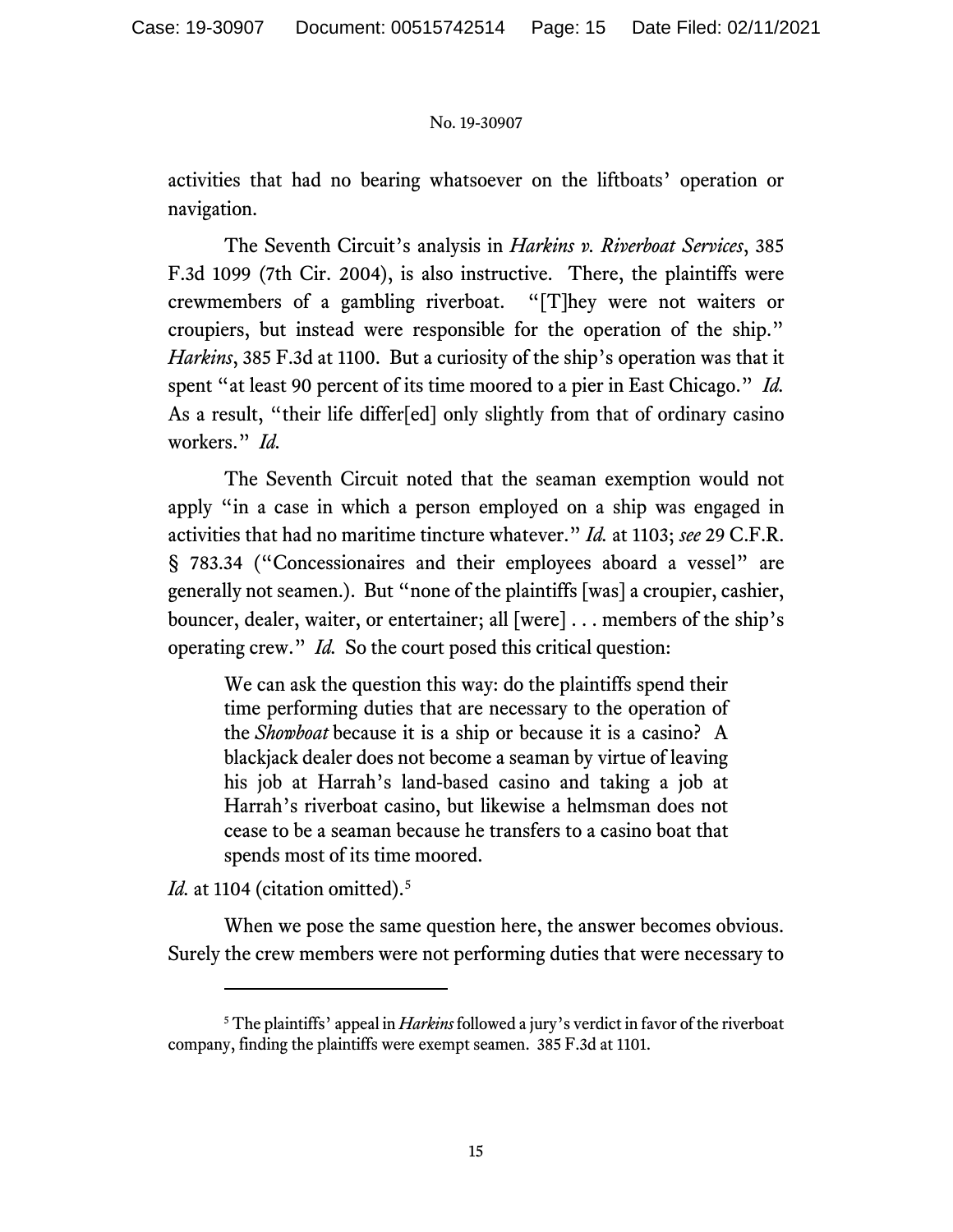the operation of the liftboats as boats, but merely as platforms for the hydraulic cranes. If the crew had *only* serviced the liftboats while they stood stationary next to the oil platforms, that would have been seamen's work without question. *See id.* at 1104. But their use of the cranes had nothing to do with the operation of the liftboats—other than the obvious fact that they had brought the cranes with them. There is no evidence in the record from which we could conclude that those activities aided the liftboats at all as a means of transportation. Those tasks do not even meet the failed standard that they "*prepare[d]* the vessel for navigation." *Owens*, 272 F.3d at 704.

Accordingly, we hold that the district court erred in granting summary judgment for All Coast. As the district court said, because of the substantial amount of time the plaintiffs spent operating the cranes, "if crane operation—in this context—is not seaman's work[,] then Plaintiffs . . . cannot qualify as seamen." It was not, and they cannot—not while they were operating the cranes. We remand to the district court for further proceedings consistent with our holding.

## D.

It follows that All Coast was not entitled to summary judgment as to the cooks either. Like any other crew member, a cook is a seaman "if, as is the usual case, [his] service is" "rendered primarily as an aid in the operation of such vessel as a means of transportation, provided he performs no substantial amount of work of a different character." 29 C.F.R. §§ 783.31, 32. "A cook is *usually* a seaman because he usually cooks *for* seamen." *Martin v. Bedell,* 955 F.2d 1029, 1036 (5th Cir. 1992). But this is not the usual case for two reasons.

*First*, the district court must consider this question again in view of our holding that the liftboat crew members were not engaged in seamen's work when operating the hydraulic cranes. Our statement in *Martin* recognized a cook's service to the vessel as a means of transportation by way of the crew he feeds. *See id.* If that crew is not serving the vessel as a means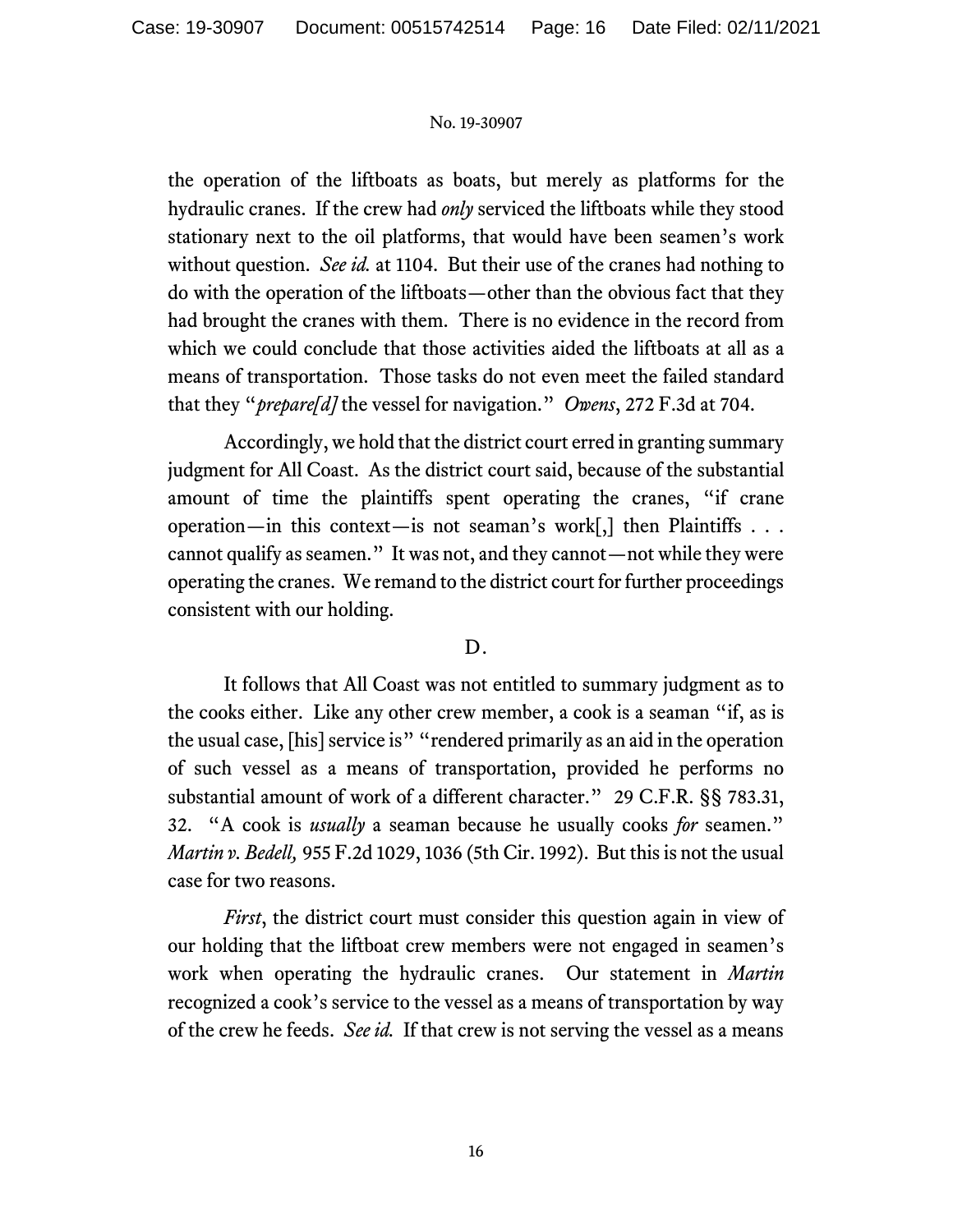of transportation, then neither is the cook. Just as there is a fact issue on remand about the amount of time the crew spent operating the cranes, there is a corollary question about the amount of time the cooks spent in service to the vessel as a means of transportation.

*Second*, the district court must also consider how much time the cooks spent preparing food for All Coast's chartered passengers. The district court concluded in its summary judgment opinion that the cooks were seamen because "for every meal [they] cooked, All Coast crew members ate." But even if the crew members were exempt seamen (which we have held they were not), that finding alone does not support summary judgment. The question is not so simple as whether All Coast crew members ate some of the food at each meal the cooks prepared. Instead, the question is whether the cooks rendered a service that was "*primarily* [an] aid in the operation of such vessel as a means of transportation, provided [they] perform[ed] no *substantial* amount of work of a different character." 29 C.F.R. § 783.31 (emphasis added).

The regulations adopt a position that "such differing work is 'substantial' if it occupies more than 20 percent of the time worked by the employee during the workweek." *Id.* § 783.37. We have often recognized that 20 percent figure as a guide, even if we have not been quite so mathematically precise. In *Martin*, we adopted the 20 percent figure outright when we remanded to the district court to "determine if the cooks spent more than 20 percent of their time preparing food for non-crew members." *Martin*, 955 F.2d at 1036 (cleaned up). In *Owens*, we applied a more flexible approach that eschewed "apply[ing] the twenty percent rule in a strict, mechanical fashion." *Owens*, 272 F.3d at 702 n.5.[6](#page-16-0) And in both *Coffin* and

<span id="page-16-0"></span><sup>6</sup> Our concern in *Owens* may have been colored by a conflation of the FLSA's seaman exemption and seaman status under the Jones Act. As we have said, "the definition of 'seaman' in the Jones Act is not equivalent to that in the FLSA." *Halle*, 855 F.3d at 294 (citing *Dole*, 876 F.2d at 520). Thus, we should not have been concerned in *Owens* that crew members who spent more than 20 percent of their time on differing work would "lose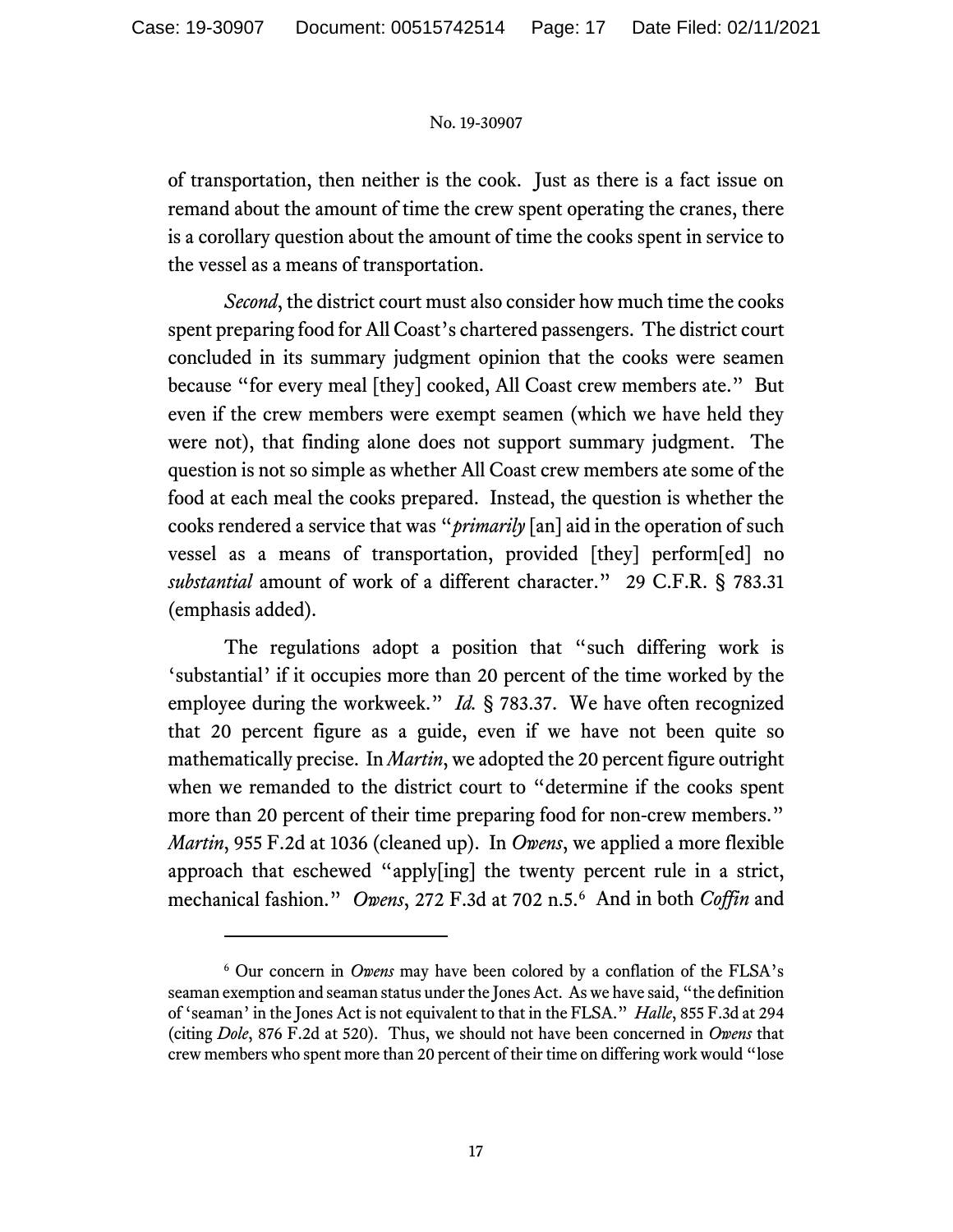*Halle*, we considered whether non-seaman's work made up more than "approximately" 20 percent of an employee's time. *See Halle*, 855 F.3d at 296 (citing *Coffin*, 771 F.3d at 279–80). With the regulatory cutoff as a guide, a cook who spends more than roughly 20 percent of his time cooking for noncrew members or, as here, crew members who are non-exempt seamen, has spent a "substantial" amount of time on differing work. 29 C.F.R. § 783.31.

The district court's initial inquiry did not address that question. It was not enough to say that the liftboat crew members ate at each meal the cooks prepared, because that did not address the amount of time the cooks devoted to the task. The liftboats were usually manned by a crew of four. It is unclear from the record how many passengers they typically chartered to the rigs. But suppose that there was an equal number of passengers and crew. Or, just as likely, suppose that the passengers outnumbered the crew. Perhaps a cook who must prepare food for the crew can double or triple his output without substantially increasing the cooking and prep time. Then again, perhaps not.

These fact questions preclude summary judgment for All Coast. On remand, the district court will need to determine how much time the cooks spent preparing food for the crew when they were not performing seamen's work, and how much time they spent preparing food for non-crew members. If that adds up to a "substantial" amount, then they, like the crane-operating crew members, were not doing seamen's work. *See* 29 C.F.R. § 783.31; *Martin*, 955 F.2d at 1036.

their seaman status for the few weeks a year their vessels were in port." *Owens*, 272 F.3d at 702 n.5. That concern betrayed a Jones Act inquiry irrelevant to the crew members' entitlement to overtime pay under the FLSA, a betrayal emphasized by our citation to *Chandris v. Latsis*, a Jones Act case. *See id.* (citing *Chandris v. Latsis*, 515 U.S. 347, 371–72 (1995)).